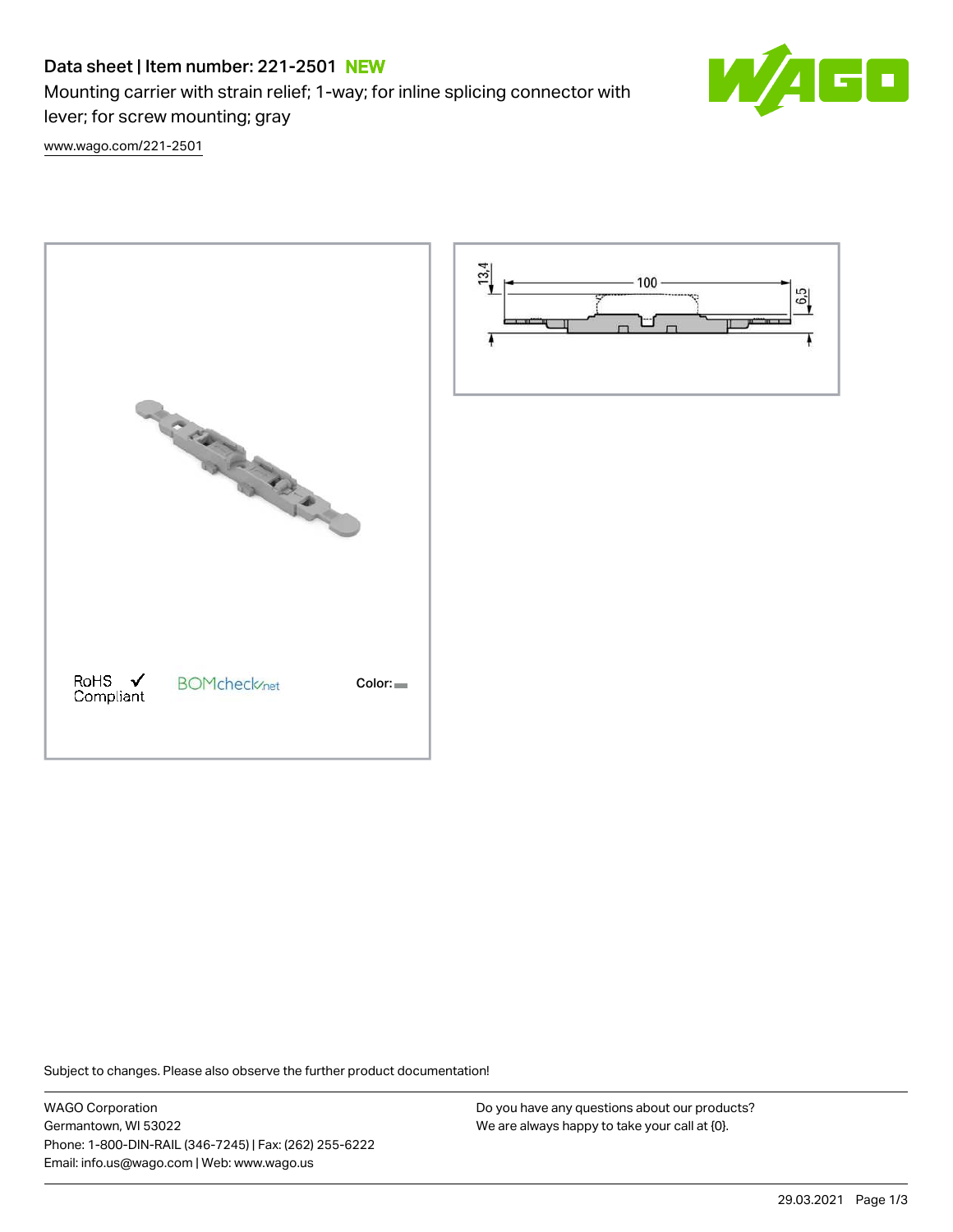[www.wago.com/221-2501](http://www.wago.com/221-2501)





## Data Physical data

| Width                   | 11.8 mm / 0.465 inch |
|-------------------------|----------------------|
| Height from the surface | 6.5 mm / 0.256 inch  |
| Depth                   | 100 mm / 3.937 inch  |

## Material data

| Color               | arov |
|---------------------|------|
| Moint<br>. <u>.</u> | ے ۔  |

#### Commercial data

| Packaging type        | <b>BOX</b>    |
|-----------------------|---------------|
| Country of origin     | CΝ            |
| <b>GTIN</b>           | 4055144066739 |
| Customs tariff number | 3926909985    |

#### Compatible products

Marking accessories

Item no.: 210-334

Subject to changes. Please also observe the further product documentation!

WAGO Corporation Germantown, WI 53022 Phone: 1-800-DIN-RAIL (346-7245) | Fax: (262) 255-6222 Email: info.us@wago.com | Web: www.wago.us

Do you have any questions about our products? We are always happy to take your call at {0}.